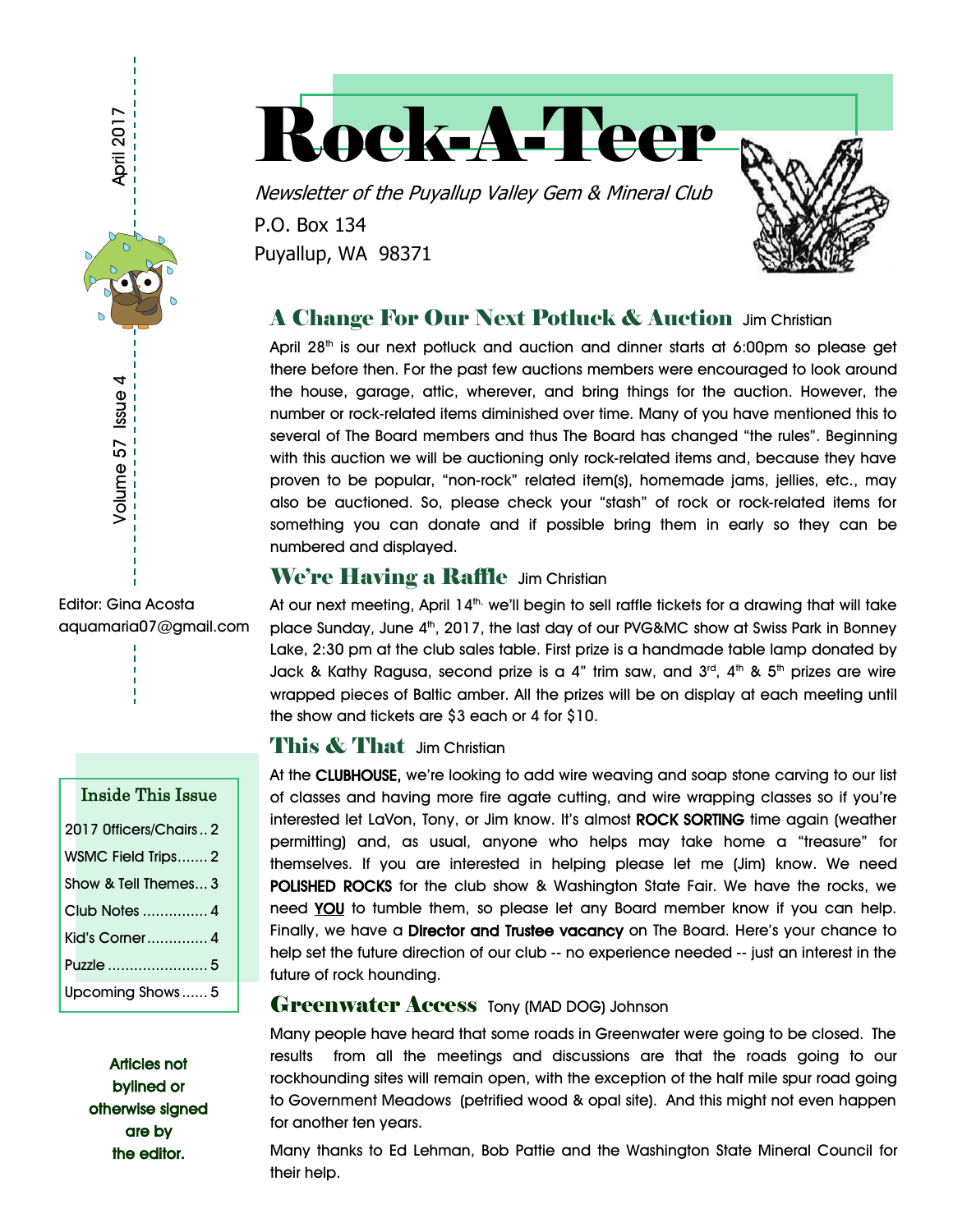

#### Rock-A-Teer

## 2017 ELECTED OFFICERS

| <b>Title</b>                | Name          | Phone          | E-mail                        |
|-----------------------------|---------------|----------------|-------------------------------|
| President:                  | Jim Christian | (253) 720-9502 | jimchristian 205@hotmail.com  |
| <b>Vice President</b>       | Glen Ripper   | (253) 508-7545 | glen311944@yahoo.com          |
| Secretary:                  | Karen Lebeter | (253) 983-9093 | klebeter@msn.com              |
| Treasurer:                  | Larry Hoffman | (253) 922-9182 | $l$ hhoffman $l$ @comcast.net |
| <b>Federation Director:</b> | John Huber    | (253) 582-8682 | craftyhubers@comcast.net      |
| 1 year Director:            | Alvin Wible   | (253) 720-2946 | alvin.wible2@gmail.com        |
| 2 year Director:            | vacant        |                |                               |
| 1 year Trustee:             | Tony Johnson  | (253) 863-9238 |                               |
| 2 year Trustee:             | vacant        |                |                               |

## 2017 COMMITTIEE CHAIRS

| <b>Title</b>                         | Name                               | Phone              | E-mail                       |
|--------------------------------------|------------------------------------|--------------------|------------------------------|
| Clubhouse Coordinator: Jim Christian |                                    | (253) 720-9502     | jimchristian 205@hotmail.com |
| Club Show:                           | Nancy LeMay                        | (253) 985-5784     |                              |
| Editor:                              | Gina Acosta                        | (253) 750-4421     | aquamaria07@gmail.com        |
| <b>Field Trips:</b>                  | Tony Johnson                       | (253) 863-9238     |                              |
| Junior's Group:                      | Diana Acosta                       | (253) 862-9527     | accotal 0717@comcast.net     |
| Library:                             | <b>Brett Lawrence</b>              | (253) 584-1319     | bandslawrence@comcast.net    |
| Membership:                          | Larry Hoffman                      | (253) 922-9182     | Ihhoffman1@comcast.net       |
| Newsletter:                          | <b>Brett &amp; Sherry Lawrence</b> | $(253) 584 - 1319$ | bandslawrence@comcast.net    |

### WA State Mineral Council Field trips As Copied from The Council Reporter

| <b>Date</b>         | Host       | <b>Site</b>                    | <b>Meeting Time &amp; Place</b>                  | <b>Material</b>                          | <b>Tools</b>    |
|---------------------|------------|--------------------------------|--------------------------------------------------|------------------------------------------|-----------------|
| April 15            | Darrington | Racehorse<br>Creek             | 9AM @ Nugent's Corner IGA                        | <b>Fossils &amp; Morell</b><br>mushrooms | Dig & Hard Rock |
| April 22 & 23   POW |            | Saddle Mt.<br>Mattawa W        | 9AM @ Mattawa Lep-Re-Kon Market   Petrified Wood |                                          | Dig & Hard Rock |
| May 13              | Ellensburg | Saddle Mt.<br><b>Mattawa W</b> | 9AM @ Mattawa Lep-Re-Kon Market                  | <b>Petrified Wood</b><br>(possibly opal) | Dig & Hard Rock |
| June 15-18          | <b>POW</b> | Prineville, OR                 | "Meet @ Fairgrounds"                             |                                          |                 |
| June 22-25          | <b>POW</b> | Madras, OR                     | 8AM @ Jefferson Co. Fairgrounds                  |                                          |                 |

Washington State Mineral Council guided field trips are open to member clubs and the general public. Most trips are free. For general updated information, go to: mineralcouncil.wordpress.com or contact Ed Lehman at wsmced@hotmail.com or Home: (425) 334-6282, Cell: (425) 760-2786. Ed is also the contact for both the Darrington and Marysville Rock Club. The POW contact is Larry Vess, vessel3755@gmail.com, (253) 473-3908. Steve Tomns can be contacted at (509) 607-1446 regarding the Ellensburg Rock Club hosted field trip.

**April 2017**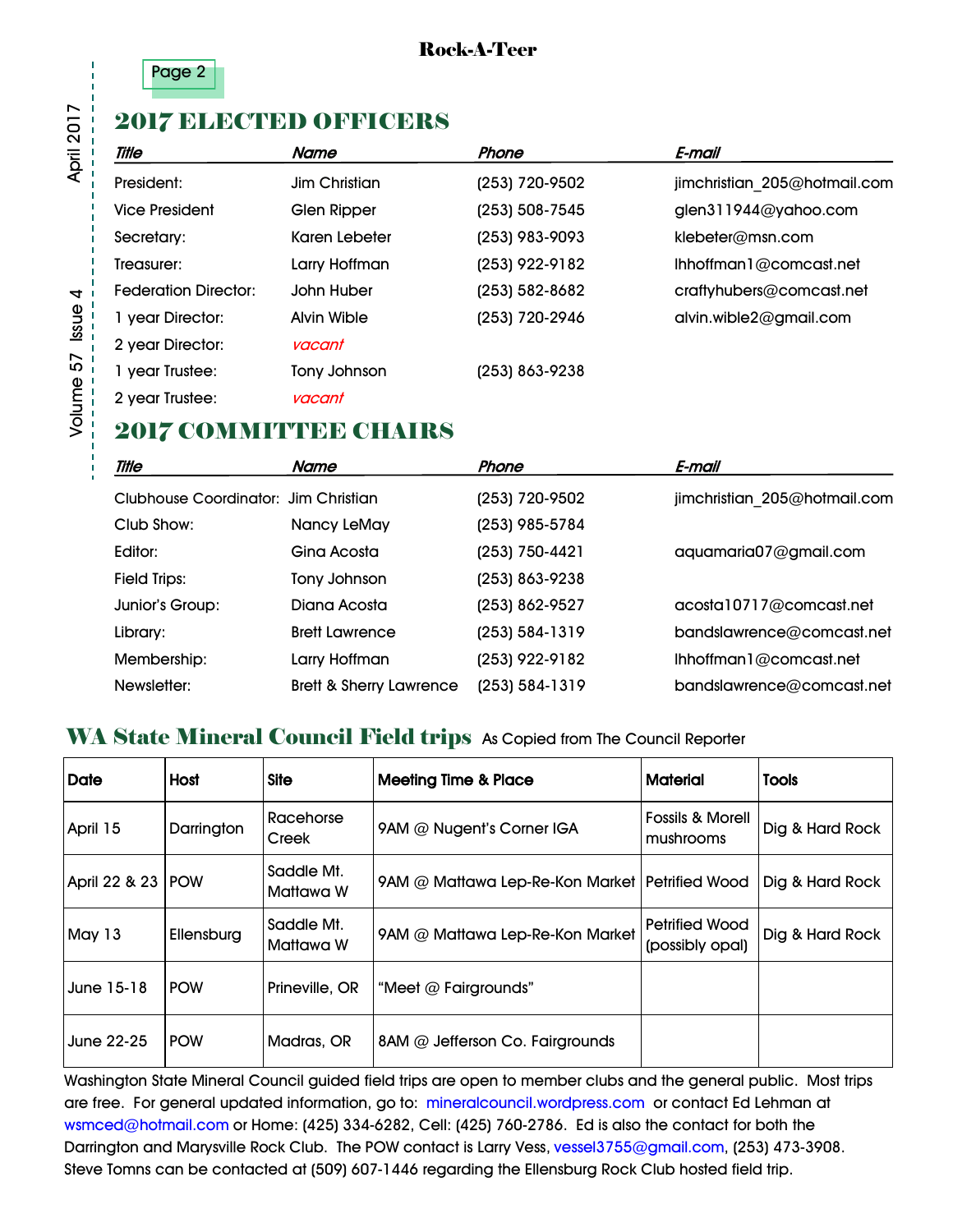Page 3

## Show & Tell Themes and Program Nights

|                              | <b>Show &amp; Tell Themes and Program Nights</b>                                                                                                                                                                                                                                                                                                                                                                                                                                                                                                                                                                             |                                                                                                                                                                                                                                                                                                                                                                                                                                                                                                                                                                                                                                                                                                                                                                                                         |                              |  |  |  |  |
|------------------------------|------------------------------------------------------------------------------------------------------------------------------------------------------------------------------------------------------------------------------------------------------------------------------------------------------------------------------------------------------------------------------------------------------------------------------------------------------------------------------------------------------------------------------------------------------------------------------------------------------------------------------|---------------------------------------------------------------------------------------------------------------------------------------------------------------------------------------------------------------------------------------------------------------------------------------------------------------------------------------------------------------------------------------------------------------------------------------------------------------------------------------------------------------------------------------------------------------------------------------------------------------------------------------------------------------------------------------------------------------------------------------------------------------------------------------------------------|------------------------------|--|--|--|--|
| <b>Date</b>                  | <b>Show &amp; Tell Theme</b> (always $+$ field trip finds)                                                                                                                                                                                                                                                                                                                                                                                                                                                                                                                                                                   | <b>Program Meeting</b>                                                                                                                                                                                                                                                                                                                                                                                                                                                                                                                                                                                                                                                                                                                                                                                  | April 2017                   |  |  |  |  |
| April 14 <sup>th</sup>       | Rocks that look like flowers                                                                                                                                                                                                                                                                                                                                                                                                                                                                                                                                                                                                 |                                                                                                                                                                                                                                                                                                                                                                                                                                                                                                                                                                                                                                                                                                                                                                                                         |                              |  |  |  |  |
| April 28 <sup>th</sup>       |                                                                                                                                                                                                                                                                                                                                                                                                                                                                                                                                                                                                                              | <b>Auction/Potluck</b>                                                                                                                                                                                                                                                                                                                                                                                                                                                                                                                                                                                                                                                                                                                                                                                  |                              |  |  |  |  |
| May $12th$                   | <b>Wire Wrapped Jewelry</b>                                                                                                                                                                                                                                                                                                                                                                                                                                                                                                                                                                                                  |                                                                                                                                                                                                                                                                                                                                                                                                                                                                                                                                                                                                                                                                                                                                                                                                         |                              |  |  |  |  |
| May 26th                     | <b>Metallic Material</b>                                                                                                                                                                                                                                                                                                                                                                                                                                                                                                                                                                                                     | Agates (Mike Wendt) ???                                                                                                                                                                                                                                                                                                                                                                                                                                                                                                                                                                                                                                                                                                                                                                                 | Volume                       |  |  |  |  |
| June 9 <sup>th</sup>         | <b>Club Show Purchases and Finds</b>                                                                                                                                                                                                                                                                                                                                                                                                                                                                                                                                                                                         |                                                                                                                                                                                                                                                                                                                                                                                                                                                                                                                                                                                                                                                                                                                                                                                                         | 27                           |  |  |  |  |
| June 23rd                    | <b>Petrified Wood</b>                                                                                                                                                                                                                                                                                                                                                                                                                                                                                                                                                                                                        | TBD                                                                                                                                                                                                                                                                                                                                                                                                                                                                                                                                                                                                                                                                                                                                                                                                     | enss                         |  |  |  |  |
| sciences.<br>Time:<br>Where: | August (Potluck Picnic 2nd Meeting).<br>and the Washington State Mineral Council and<br>affiliated with the American Federation of<br>Mineralogical Societies. http://northwestfederation.org                                                                                                                                                                                                                                                                                                                                                                                                                                | <b>Puyallup Valley Gem &amp; Mineral Club</b><br>The Rock-A-Teer, our club bulletin, along with our club activities are dedicated to the<br>encouragement of friendliness, good fellowship, and to inform the members of earth<br>Meetings are the second (2nd) and fourth (4th) Friday of each month except:<br>December (Holiday Dinner 1st Meeting, 2nd Meeting cancelled).<br>7:30 PM, except for Potluck nights (times to be announced)<br>Fruitland Grange (112th & 86th Puyallup, WA) unless stated otherwise.<br>Board Meetings are held on the Tuesday prior to the 1st meeting of the month.<br>Dues are \$20.00 for a single membership and \$25.00 for a family membership.<br>The Puyallup Valley Gem & Mineral Club is a member<br>of the Northwest Federation of Mineralogical Societies |                              |  |  |  |  |
|                              | H & I Lapídary                                                                                                                                                                                                                                                                                                                                                                                                                                                                                                                                                                                                               |                                                                                                                                                                                                                                                                                                                                                                                                                                                                                                                                                                                                                                                                                                                                                                                                         |                              |  |  |  |  |
|                              | Mike & LaVon Siperek (253) 531-7294                                                                                                                                                                                                                                                                                                                                                                                                                                                                                                                                                                                          | Amber, Jewelry, Beads, Findings,                                                                                                                                                                                                                                                                                                                                                                                                                                                                                                                                                                                                                                                                                                                                                                        |                              |  |  |  |  |
|                              | 4203 East 99th St. Tacoma, WA 98446<br>yankees_diesel@comcast.net                                                                                                                                                                                                                                                                                                                                                                                                                                                                                                                                                            | Gemstones, Slabs, Rough Material,<br>Fossils, and Aussie items.                                                                                                                                                                                                                                                                                                                                                                                                                                                                                                                                                                                                                                                                                                                                         |                              |  |  |  |  |
|                              |                                                                                                                                                                                                                                                                                                                                                                                                                                                                                                                                                                                                                              |                                                                                                                                                                                                                                                                                                                                                                                                                                                                                                                                                                                                                                                                                                                                                                                                         |                              |  |  |  |  |
|                              | A FORMER DEALER OF JEWELRY, ROCKS AND GEMS IS SELLING OUT!                                                                                                                                                                                                                                                                                                                                                                                                                                                                                                                                                                   |                                                                                                                                                                                                                                                                                                                                                                                                                                                                                                                                                                                                                                                                                                                                                                                                         |                              |  |  |  |  |
|                              | AVAILABLE ITEMS: MISC. JEWELRY, CABS, CRYSTALS, MINERALS, ETC.<br>ALSO AN EXTENSIVE COLLECTION OF FLORESCENTS AND SEVERAL LARGE (TABLE AND CLOCK SIZE) WOOD<br>SLABS. SLABS ARE REDWOOD $(5'X3'2')$ , CURLY MAPLE $(4')$ , IRON WOOD AND MORE.<br>THE FLORESCENTS AND WOOD ITEMS WILL BE SOLD IN LOTS, 1-EACH-CATEGORY.<br>Call Ruth at (253) 627-4936 for an appointment to see this collection. Be sure to leave a message and Ruth<br>will call you back. Best times to see this collection are weekends at 10:00AM. Nancy LeMay is helping Ruth<br>sell her collection and will be present for the appointments as well. |                                                                                                                                                                                                                                                                                                                                                                                                                                                                                                                                                                                                                                                                                                                                                                                                         | This is a paid advertisement |  |  |  |  |

## Puyallup Valley Gem & Mineral Club



## *H & I Lapidary*

#### **A FORMER DEALER OF JEWELRY, ROCKS AND GEMS IS SELLING OUT!**

Call Ruth at (253) 627-4936 for an appointment to see this collection. Be sure to leave a message and Ruth will call you back. Best times to see this collection are weekends at 10:00AM. Nancy LeMay is helping Ruth

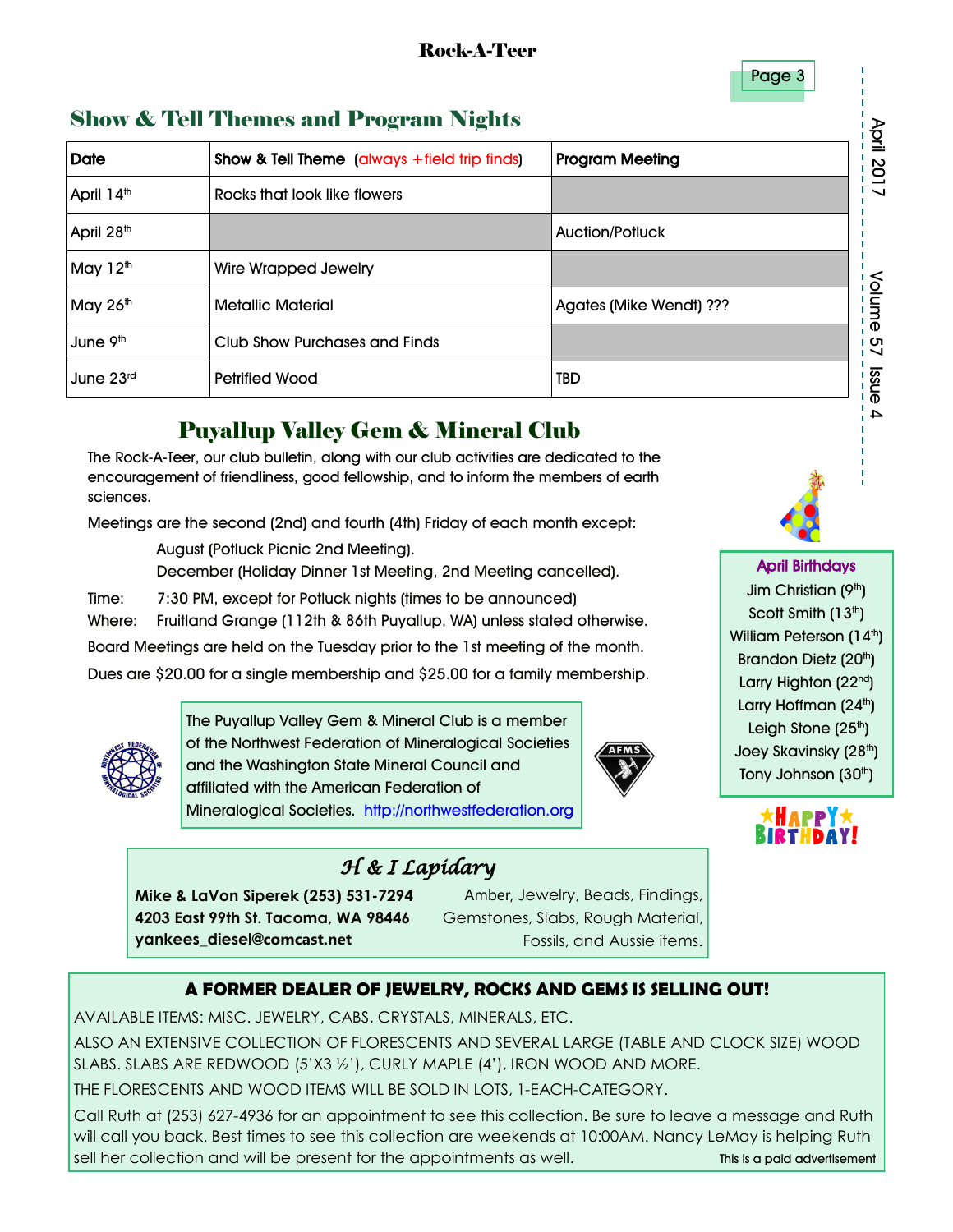

### CLUB NOTES (New section for any member to leave a "club note.")

#### CLUB SHOW Nancy LeMay

Club Members please note it is time to sign up for the 2017 Club Show! The Show dates are June 2nd, 3rd and 4th. Set-up days are March 31st, June 1st and Take-down is June 4th. I know many of you participate and don't officially sign up. This makes me panic a little bit! **(iii)** Do me a big favor and call: [253-985-5784](tel:(253)%20985-5784) or email: [beesknees369@gmail.com](mailto:beesknees369@gmail.com) and let me know what you plan on helping with. I will have the sign up sheets at every meeting before the Show so you can add your name at a meeting. Thank you all in advance!

#### POLISHED DONATION ROCKS Al Wible

Each year our club gives out hundreds and hundreds of polished stone to the children coming to our booth at the Washington State Fair. This year will be no different. So if you are going to help out with our supply of polished rocks for the fair – now is the time to start tumbling. If you have polished rocks already for the kids at the fair bring them to any club meeting and see Al Wible. If you need rocks to polish you can also see Al Wible for some rough rocks to polish. Lastly, if you have rough rocks that you would like to donate for polishing bring them in to any club meeting and see Al Wible.

#### STATE FAIR DISPLAY Al Wible

This year our club would really like to have more items displayed at the State Fair. I know that we all have rocks in the rough or great looking stuff that we have made with the material we have found. Items put on display could win prizes (\$\$\$\$) and ribbons. They also promote our club and bring in new members. We would also like to have individuals volunteer to demonstrate different crafts/skills associated with rocks and gems. For display items, the State Fair director would like the following;

- 1. What you are going to display.
- 2. Get your display item to the director as soon as possible (before Aug  $10<sup>th</sup>$ ).
- 3. Your name or some other way to identify your items written on/attached to each piece.

#### NEW PRODUCTS ON THE MARKET Tony (MAD DOG) Johnson

The Gator Clamp by Lortone: So far I have heard only good things about this new clamp. It's designed to grab and hold thundereggs.

The Foredom's remote battery operated carver: It's lighter and more powerful than the Dremel and it has a two and a half hour rechargeable battery life.

#### ADNA ACCESS Gina Acosta

Diana Acosta contacted the logging company that owns the Ceres Hill carnelian agate site in Adna to get an access update, if/when the land will re-open to rockhounds. Unfortunately the answer to that turned out to be that it will never re-open, not even with permits. The representative she spoke with very kindly informed her that rockhounds have done to much damage. Live trees were dug under and uprooted, new seedlings trampled, huge "caves" were dug out in the roadside banks, et cetera. This was an amazing site that we are now being denied access to due to a few cases of lack of etiquette knowledge or care to follow the rules. Remember to go out of your way to follow club rules and share the knowledge with others so we do not lose more amazing sites!

### KID'S CORNER Diana Acosta

Thanks to all who came to the Juniors Meeting this month. The kids did a great job at Show & Tell with their dinosaur projects and rock collections. They never have a problem with talking in front of a group and using a microphone. They are also very good at explaining themselves. We are super proud of them and all they do for our club!

Please join us at our next meeting on April 14th at 7:00 pm. We will be working on Lapidary Arts with Nancy LeMay. She has volunteered to show the kids how to make "Mini Gem Trees" for their lapidary projects this month. I'm sure this will be a meeting the kids won't want to miss! Thank you Nancy!



Junior Aiden's Diorama, made during the dinosaur/fossil unit.

**April 2017**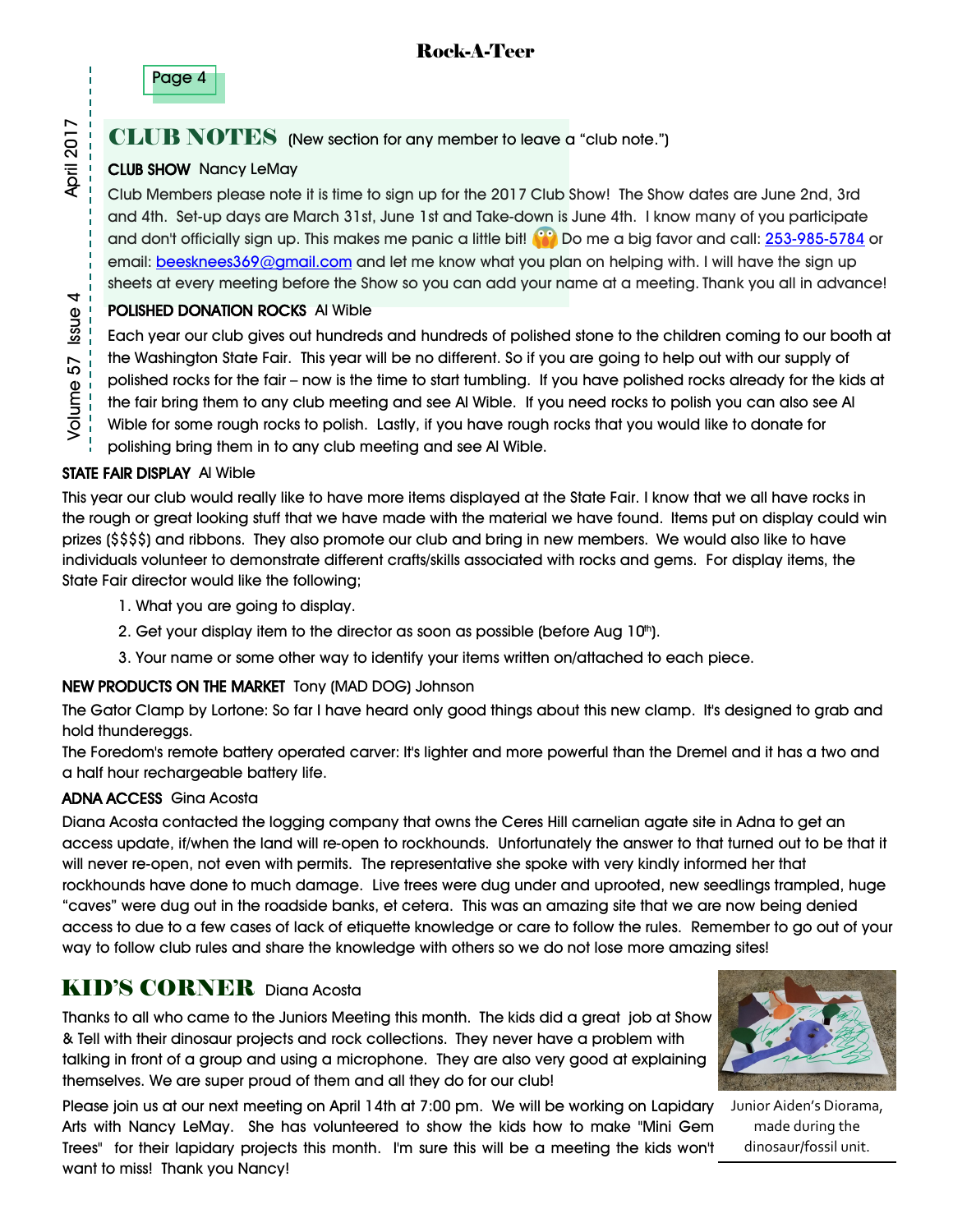### Rock-A-Teer

|                |              |              |              |               |                |                |               | <b>Gems Around the World Brett Lawrence</b> |              |               |              |              |               |              |                |              |       |               | ı uyu v        |
|----------------|--------------|--------------|--------------|---------------|----------------|----------------|---------------|---------------------------------------------|--------------|---------------|--------------|--------------|---------------|--------------|----------------|--------------|-------|---------------|----------------|
| E              | T            | $\top$       | E.           | D             | $\overline{A}$ | $\overline{J}$ | G             | $\mathbf{E}% _{t}$                          | S            | $\top$        | $\circ$      | U            | $\circ$       | $\mathbb{R}$ | U              | T            |       |               |                |
| H              | Α            | $\mathbf P$  | L            | U             | S              | A              | $\mathbf P$   | $\mathbf P$                                 | H            | $\mathbf I$   | $\mathbb{R}$ | E            | F             | R            | G              | $\circ$      | $1$ . | AMAZONITE     | 16. JADEITE    |
| Ε              | D            | Α            | $\mathbb N$  | B             | U              | $\mathbb{R}$   | $\mathbf I$   | T                                           | $\mathbf E$  | L             | $\mathbf E$  | N            | $\mathbf I$   | $\mathbf P$  | S              | U            | $2$ . | AMETHYST      | 17. KUNZITE    |
| М              | $\mathbf I$  | K            | Ε            | S             | G              | L              | $\circ$       | $\circ$                                     | Α            | X             | Ε            | B            | Y             | B            | U              | R            | 3.    | ANDESINE      | 18. KYANITE    |
| Α              | $\mathsf{A}$ | L            | $\mathbf P$  | $\mathbf E$   | $\mathbf I$    | S              | $\mathbf E$   | $\mathbf P$                                 | S            | T             | $\mathbf P$  | $\mathsf{C}$ | Α             | Ε            | Q              | М            | 4.    | AQUAMARINE    | 19. LAPIS      |
| Т              | M            | N            | H            | $\mathbb D$   | L              | F              | T             | A                                           | T            | $\mathbb N$   | $\mathbf E$  | $\mathbb{I}$ | U             | R            | $\mathbf{V}$   | $\mathbb{A}$ | 5.    | <b>BERYL</b>  | 20. NEPHRITE   |
| I              | $\circ$      | H            | $\mathbb{R}$ | $\mathbbm{I}$ | I              | $\mathsf{C}$   | $\mathbbm{1}$ | Ζ                                           | Т            | W             | $\mathbb{R}$ | $\mathbf T$  | K             | Y            | $\mathcal{C}$  | $T_{\rm L}$  | 6.    | CITRINE       | 21. PERIDOT    |
| T              | N            | $\mathbf{P}$ | T.           | S             | T              | $\mathbb{R}$   | N             | V                                           | Ε            | B             | I            | $\mathbb{R}$ | G             | $T_{\rm L}$  | W              | $\top$       | 7.    | DANBURITE     | 22. RUBY       |
| Ε              | $\mathbb{D}$ | $\mathbb{D}$ | T            | $\mathbf{P}$  | Ε              | U              | $\mathbb{A}$  | J                                           | N            | $\Omega$      | D            | I            | $\mathcal{C}$ | E            | T              | N            | 8.    | DEMANTOID     | 23. SAPPHIRE   |
| T              | $\circ$      | T            | E            | $\Omega$      | K              | H              | Z             | $\mathbf I$                                 | $\mathbb{R}$ | $\mathcal{C}$ | $\circ$      | N            | M             | S            | $_{\rm F}$     | F.           | 9.    | DIAMOND       | 24. SPINEL     |
| I              | $\mathbb{R}$ | $\Omega$     | $\mathbb{D}$ | $\mathbb{I}$  | Y              | $_{\rm F}$     | N             | H                                           | $\mathbb{A}$ | $\mathbb{D}$  | T            | E            | L             | G            | $\Omega$       | М            |       | 10. DIOPSIDE  | 25. SUGILITE   |
|                |              |              |              |               |                |                |               |                                             |              |               |              |              |               |              |                |              |       | 11. EMERALD   | 26. TANZANITE  |
| N              | H            | T            | X            | $\mathbb D$   | Α              | Q.             | Α             | W                                           | G            | N             | L            | S            | T             | $\mathbb{D}$ | K              | E            |       | 12. GARNET    | 27. TOPAZ      |
| $\circ$        | Y            | N            | T            | L             | N              | V              | T             | S                                           | Υ            | H             | T            | E            | $M_{\odot}$   | $\mathbb{A}$ | $\overline{B}$ | R            |       | 13. HEMATITE  | 28. TOURMALINE |
| Ζ              | $\mathsf{C}$ | Α            | U            | Α             | I              | $\mathbb R$    | $\mathbf E$   | N                                           | $\mathbf I$  | $\mathbb R$   | Α            | М            | Α             | U            | Q              | Α            |       | 14. HIDDENITE | 29. TURQUOISE  |
| $\overline{A}$ | L            | M            | $_{\rm F}$   | $\mathbf{P}$  | T              | S              | G             | $\mathbb{A}$                                | $\circ$      | $\mathbf T$   | N            | V            | Υ             | H            | R              | L            |       | 15. IOLITE    | 30. ZIRCON     |
| М              | B            | Ε            | $\circ$      | $\mathbf I$   | $\mathbf E$    | T              | $\mathbbm{1}$ | L                                           | $\circ$      | $\mathbf I$   | $\mathbf{F}$ | H            | G             | U            | Ζ              | D            |       |               |                |
| $\overline{A}$ | N            | D            | F.           | S             | T              | N              | $F_{\rm c}$   | T                                           | Ι            | N             | E            | D            | $\mathbb{D}$  | $\mathbb{I}$ | H              | $\mathbf P$  |       |               |                |

## UPCOMING SHOWS As Coped from the NFMS Newsletter

| <b>April 8 &amp; 9</b><br>Sat: 9-6<br>Sun: 10-6      | <b>Maplewood Rock</b><br>and Gem Club          | Maplewood Rock & Gem Clubhouse<br>8802 196 <sup>th</sup> Street SW<br>Edmonds, WA                                   | Mary Ann Collins (206) 714-3922<br>collma1@comcast.net                             |
|------------------------------------------------------|------------------------------------------------|---------------------------------------------------------------------------------------------------------------------|------------------------------------------------------------------------------------|
| April 14, 15, 16<br>Fri & Sat: 9-5<br>$10-4$<br>Sun: | Willamette Agate and<br><b>Mineral Society</b> | <b>Polk County Fairgrounds</b><br>520 S Pacific Hwy W<br>Rickreall, OR 97371                                        | Mimi Surgeon (503) 602-9405<br>wams.riverofgems@gmail.com<br>www.wamsi.net         |
| April 22 & 23<br>Sat: 10-5<br>Sun: 10-4              | Lakeside Gem and<br><b>Mineral Club</b>        | <b>Benton County Fairgrounds</b><br>1500 South Oak<br>Kennewick, WA 99337                                           | (509)<br><b>Mary Lou Omstead</b><br>783-2798<br>PO BOX 6652 Kennewick, WA          |
| April 22 & 23<br>Sat: 10-6<br>Sun: 10-4              | Yakima Rock and<br><b>Mineral Club</b>         | Central WA State Fairgrounds<br><b>Modern Living Building</b><br>1301 South Fair Avenue Yakima, WA   marthams@q.com | Marti Sondgeroth<br>Daytime: (509) 910-3484                                        |
| April 29 & 30<br>Sat: 10-5<br>Sun: 10-4              | <b>Grays Harbor Gem</b><br>and Geology Society | <b>Grays Harbor Fairgrounds</b><br>43 Elma-McCleary Road<br>Elma, WA                                                | Gary Emberley (360) 533-6196<br>melissa624@hotmail.com                             |
| April 29 & 30<br>Sat & Sun: 10-5                     | West Seattle Rock<br>Club                      | Alki Masonic Temple<br>4736 40th Avenue SW<br>Seattle, WA                                                           | Diane Christensen (206) 582-2267<br>diane@purns.org<br>www.westseattlerockclub.org |

April 2017<br>-----------April 2017

Volume 57 Issue 4 Volume 57 Issue 4